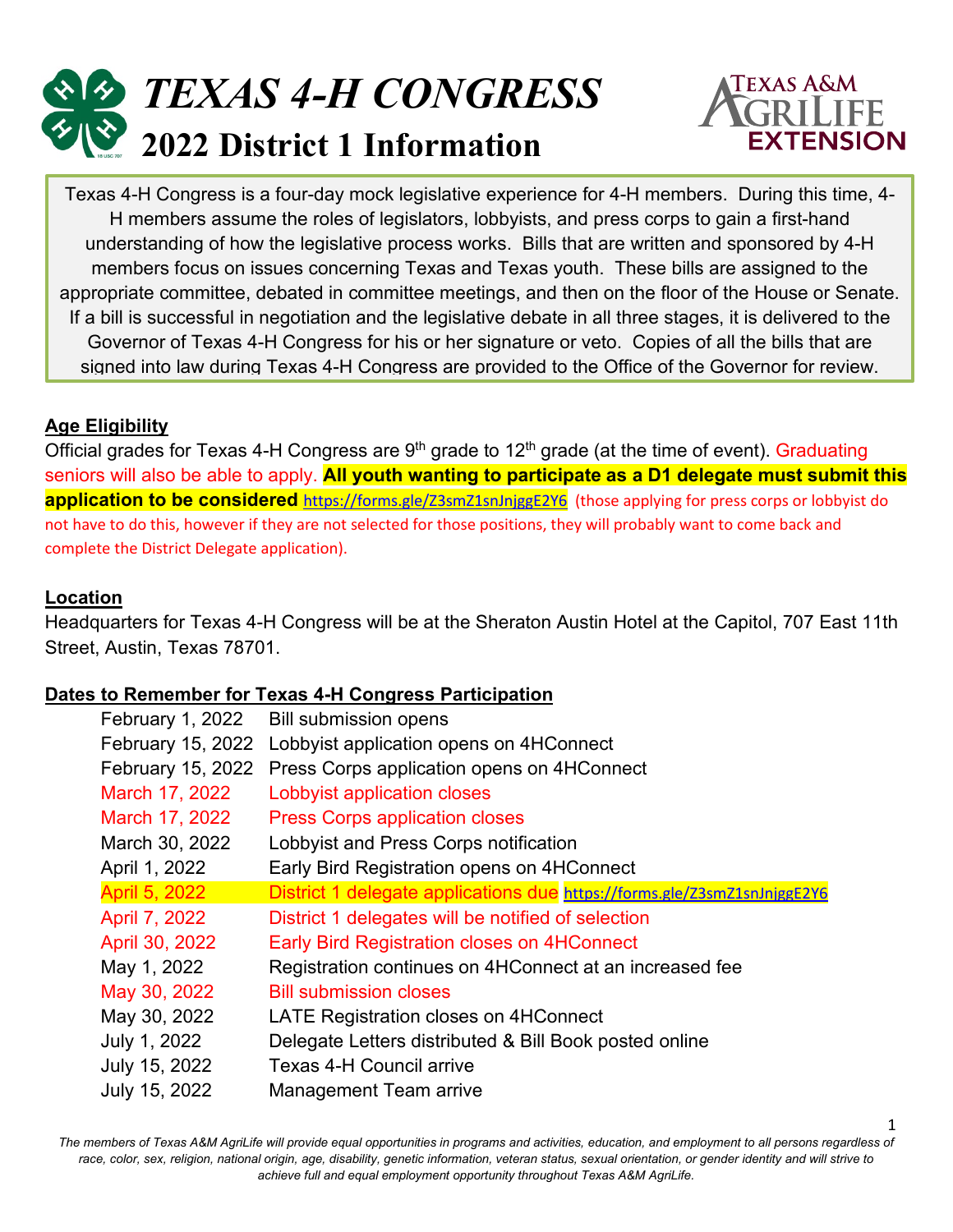| July 17, 2022 | Congress Delegates and Chaperones arrive |
|---------------|------------------------------------------|
| July 20, 2022 | All Participants depart                  |

### **Participation Costs**

Registration costs include hotel, meals, snacks, and production fees. Other costs that delegates may incur include transportation to and from Austin, meals in route to and from Austin, three (3) breakfast meals while in Austin, and incidental spending money.

| <b>REGISTRATION</b><br><b>TYPE</b>                      | <b>EARLY BIRD</b><br><b>REGISTRATION</b><br>$(Apr 1 - Apr 30)$ | <b>REGULAR</b><br><b>REGISTRATION</b><br>(May $1 - May$<br>30) |  |
|---------------------------------------------------------|----------------------------------------------------------------|----------------------------------------------------------------|--|
| House/Senate/Press<br>Corps/Lobbyist                    | \$350.00                                                       | \$375.00                                                       |  |
| <b>Texas 4-H Council</b>                                | \$350.00                                                       | \$375.00                                                       |  |
| <b>STEM Ambassadors</b><br>as part of Leadership<br>eam | \$350.00                                                       | \$375.00                                                       |  |

The registration cost of approximately \$350.00 is due in part to the assistance of more than \$100,000.00 from such donors as the Houston Livestock Show and Rodeo and Ed Rachal Foundation to name a few. Without these gracious donors, the registration cost would be more than \$600.00 per person.

#### **Travel Information**

#### **Start Date: Sunday, July 17, 2022**

District 1 delegates must arrive at the hotel by 5:00 pm Dinner starts at 6:00 p.m. followed by the Opening Session.

#### **End Date: Wednesday, July 20, 2022**

All Participants must depart the hotel by 10:00 am

Travel costs are not covered in the registration fees. District 1 will not arrange transportation for any delegates. Parking is available at the hotel for approximately \$35.00 per day for self-parking. Districts/counties with large vans, pickups, or other vehicles that will not be able to park in the garage will need to communicate with Congress Coordinator by May 1 to secure parking with the City of Austin along the streets.

## **Submitting Legislative Bills**

**CHANGES FOR 2022**: Any 4-H member may submit a Texas 4-H Congress bill for consideration and debate. Participating in Congress is not a requirement. Writing and submitting a bill provides each 4- H member the opportunity to participate in an exercise in civic engagement.

*All participants in Texas 4-H Congress must submit a COMPLETE bill for consideration.* "All"

includes Texas 4-H Council and Technology Ambassadors. To accomplish the writing and submission of legislative bills, it is recommended that the County Extension Agent, or a volunteer, assist the youth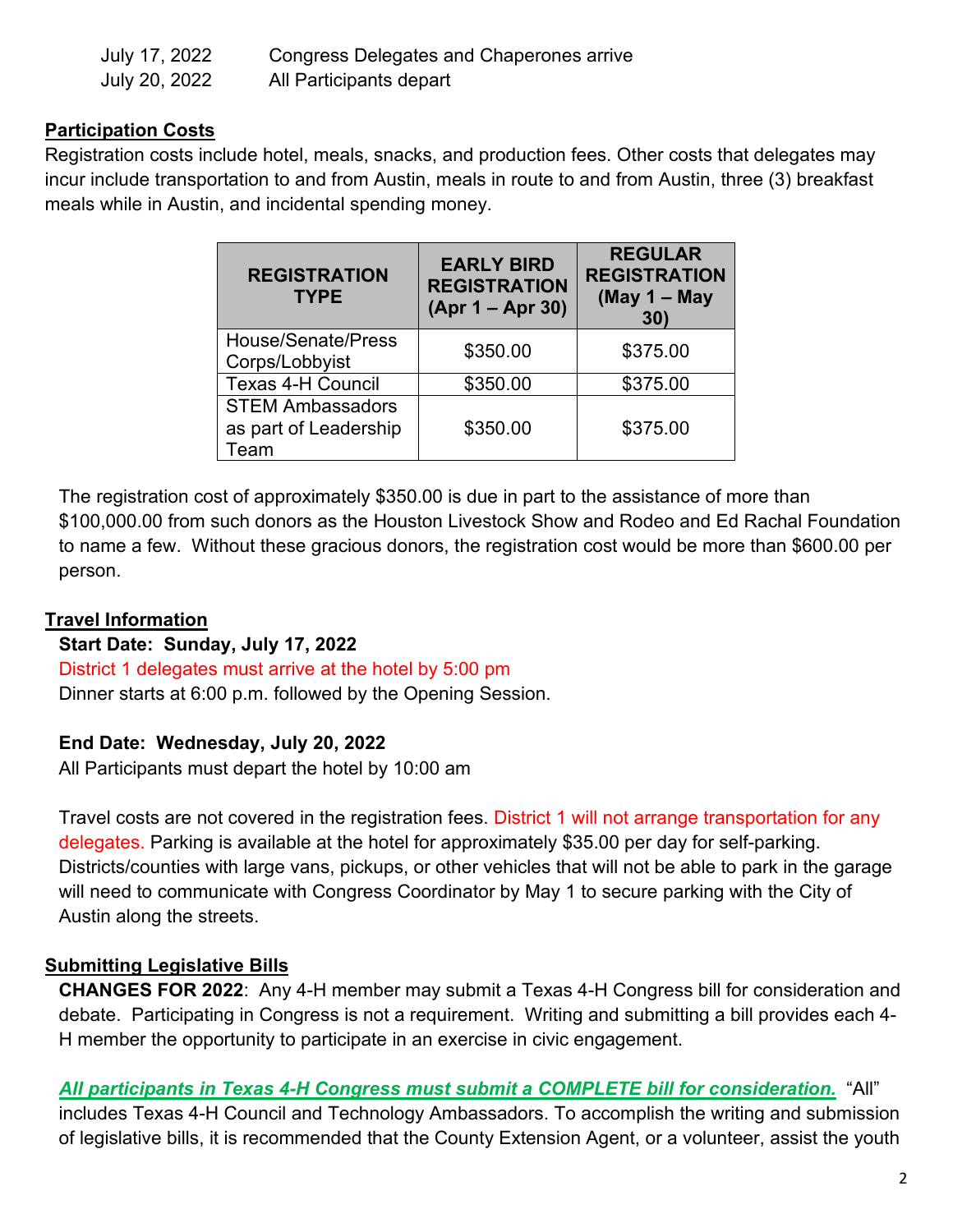in learning what a quality bill includes, how to write one, and then submitting the bill on-line. Refer to the Texas 4-H publication entitled "Understanding the Texas Legislative Process, A Guide for Participating in Texas 4-H Congress." This publication is located on the Texas 4-H website. 4-H members from the same county, or other counties, are not allowed to submit the same bill for meeting this requirement.

### **2022 Committees**

Agriculture and Livestock **Education** Homeland Security and Public Safety Judiciary and Juvenile Justice Public Health and Welfare

Energy and Environment **Energy and Environment** Government, Finance and Appropriations

## **Participant Quotas**

Quotas are set for 4-H House and Senate members. The quota does not include adults, Texas 4-H Council, STEM Ambassadors (as part of leadership team), Press Crops, and/or Lobbyist member selections. Texas 4-H Congress strives to provide equal opportunity for all Texas 4-H members. If the Texas 4-H Youth Development Program is able to accomplish the stated district quota system, an additional educational challenge will be provided for participants as they work to pass legislation that affects just a rural or urban area.

| <b>Area</b>       | House /<br><b>Senate</b><br><b>Delegates</b> | Area                | House /<br><b>Senate</b><br><b>Delegates</b> | <b>Area</b>           | House /<br><b>Senate</b><br><b>Delegates</b> |
|-------------------|----------------------------------------------|---------------------|----------------------------------------------|-----------------------|----------------------------------------------|
| <b>District 1</b> | $20 \,$                                      | District 8          | 20                                           | El Paso County        | 2                                            |
| District 2        | 20                                           | District 9          | 20                                           | Fort Bend<br>County   | 2                                            |
| District 3        | 20                                           | District 10         | 20                                           | <b>Harris County</b>  | $\overline{2}$                               |
| District 4        | 20                                           | District 11         | 20                                           | <b>Tarrant County</b> | 2                                            |
| District 5        | 20                                           | District 12         | 20                                           | <b>Travis County</b>  | $\overline{2}$                               |
| District 6        | 20                                           | <b>Bexar County</b> | $\overline{2}$                               | 4-H Military          | $\overline{2}$                               |
| District 7        | 20                                           | Dallas County       | $\overline{2}$                               | <b>PVCEP</b>          |                                              |

## **Participant Communication, Dress and Forms**

All necessary forms for Texas 4-H Congress will be posted on the Texas 4-H Congress website, as well as sent electronically to each participant in the Texas 4-H Congress participant packet. Copies of all communications will be sent via e-mail to county and district offices.

Suggested attire for the event will also be emailed. Since this is a prestigious event and the 4-H members will be on the floor of the Texas House of Representatives and Senate, a coat and tie are to be worn by all males and professional style dresses are to be worn by females at all official legislative events. Dress for the theme party must be in line with the theme and presented in a non-offensive manner.

## **Theme Party**

"License to Lead" has been selected by the Texas 4-H Council as the theme for the Monday night dinner and social. This is your time to say, "The name is 4-H, Texas 4-H…" Delegates are encouraged to dress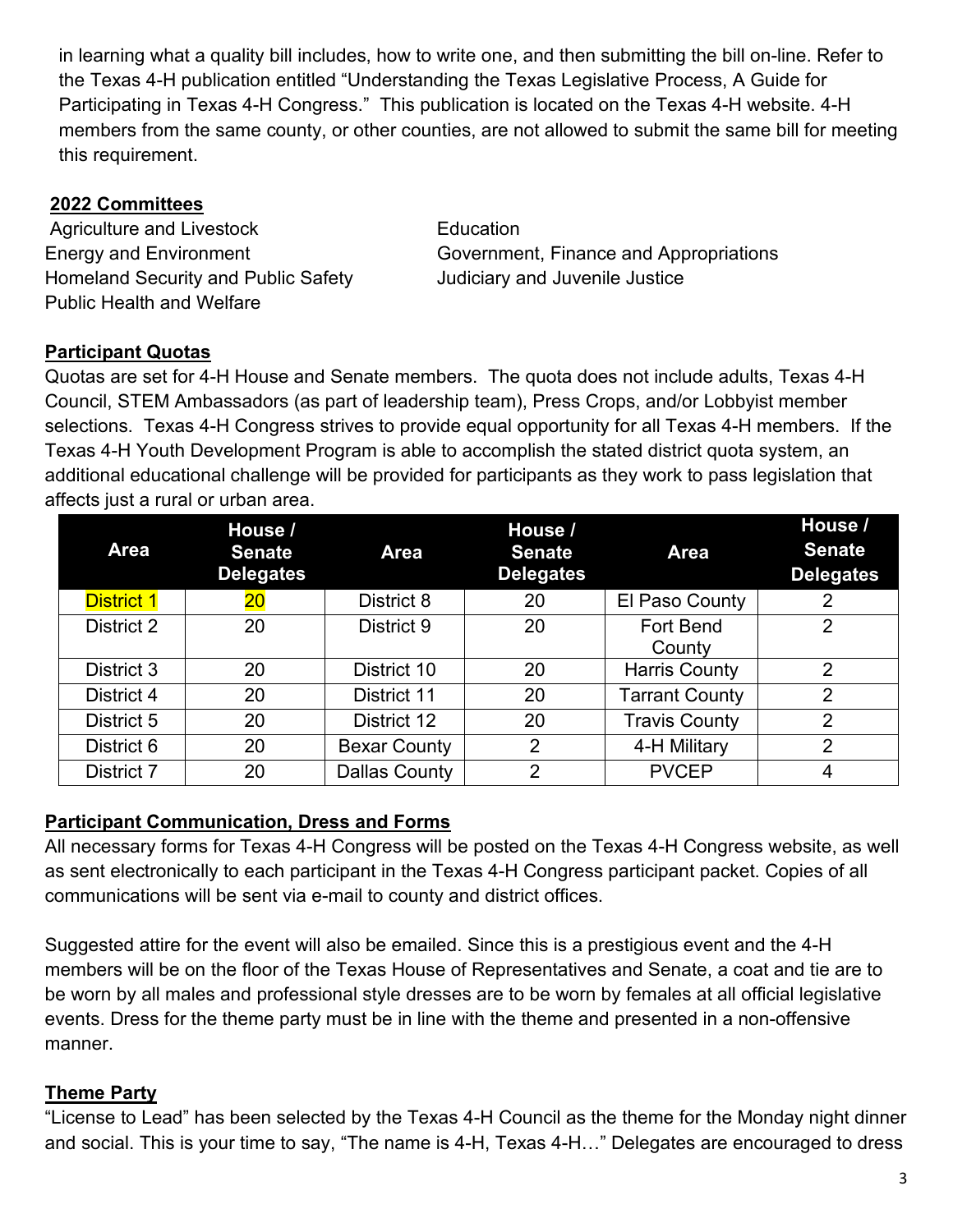for a "black tie" affair as you listen to a former member of the CIA. See the attached flyer for more on our theme.

# **Texas 4-H Congress Participant Roles**

# • **House or Senate Members:**

- $\circ$  These roles are primarily for 4-H members that have never participated in Texas 4-H Congress. Members serving in the House or Senate should be prepared and able to speak about issues effecting Texas and Texas youth. Issues the 4-H member will be speaking about may or may not be related to the subject matter of the bill they submitted. House and Senate members will be participating in a variety of professional settings such as committee meetings, chamber sessions, and may be lobbied or questioned on different issues by the Lobbyist group and/or the Press Corps. Assignments are made by the State 4-H Office.
	- *House and Senate members allotted to participate: 260*
- **Lobbyists:**
	- $\circ$  The responsibility of the Lobbyist group is to identify certain bills and then lobby members of the House and Senate to either pass or defeat the bill. Lobbyist members should be prepared and be comfortable approaching others who may have a different opinion on Congressional topics. The Lobbyist group will hold a private reception for certain House and Senate Members, along with Congress Leadership.
	- o Applications to be considered for a Lobbyist position will be submitted online through 4HOnline. The online application opens February 15 and closes March 17. Applicants will be notified whether they have been accepted to serve in the Lobbyist role. If not selected and space is available, they could apply to be part of the district delegation.
		- *Lobbyist allotted to participate: 14*

# • **Press Corps:**

- o Texas 4-H Congress Press Corps members can be either first time or returning 4-H members. Individuals applying for the Press Corps should have strong skills in writing, word processing, interviewing, photography, and focused on making deadlines. The Press Corps group is responsible for publishing daily articles, videotaping, and helping maintain a Texas 4-H social media presence. Press Corps members may not be able to attend certain activities because of publication deadlines. Two Texas 4-H Council members, select STEM and Photography Ambassadors, and other 4-H members may serve on the press corps.
- o Applications to be considered for a Press Corp position will be submitted online through 4HOnline. Applications are open February 1 – March 17. Applicants will be notified of their selection to serve in the Press Corps. If not selected and space is available, they could apply to be part of the district delegation.
	- *Press Corps members allotted to participate up to 15*

# • **Texas 4-H Council:**

o Members of Texas 4-H Council will assume leadership positions throughout Texas 4-H Congress. Selected members of Texas 4-H Council members will arrive in Austin on Friday before Congress begins between 3:00 PM and 5:00 PM. Texas 4-H Council members will be involved in training and planning the two days prior to 4-H Congress to be